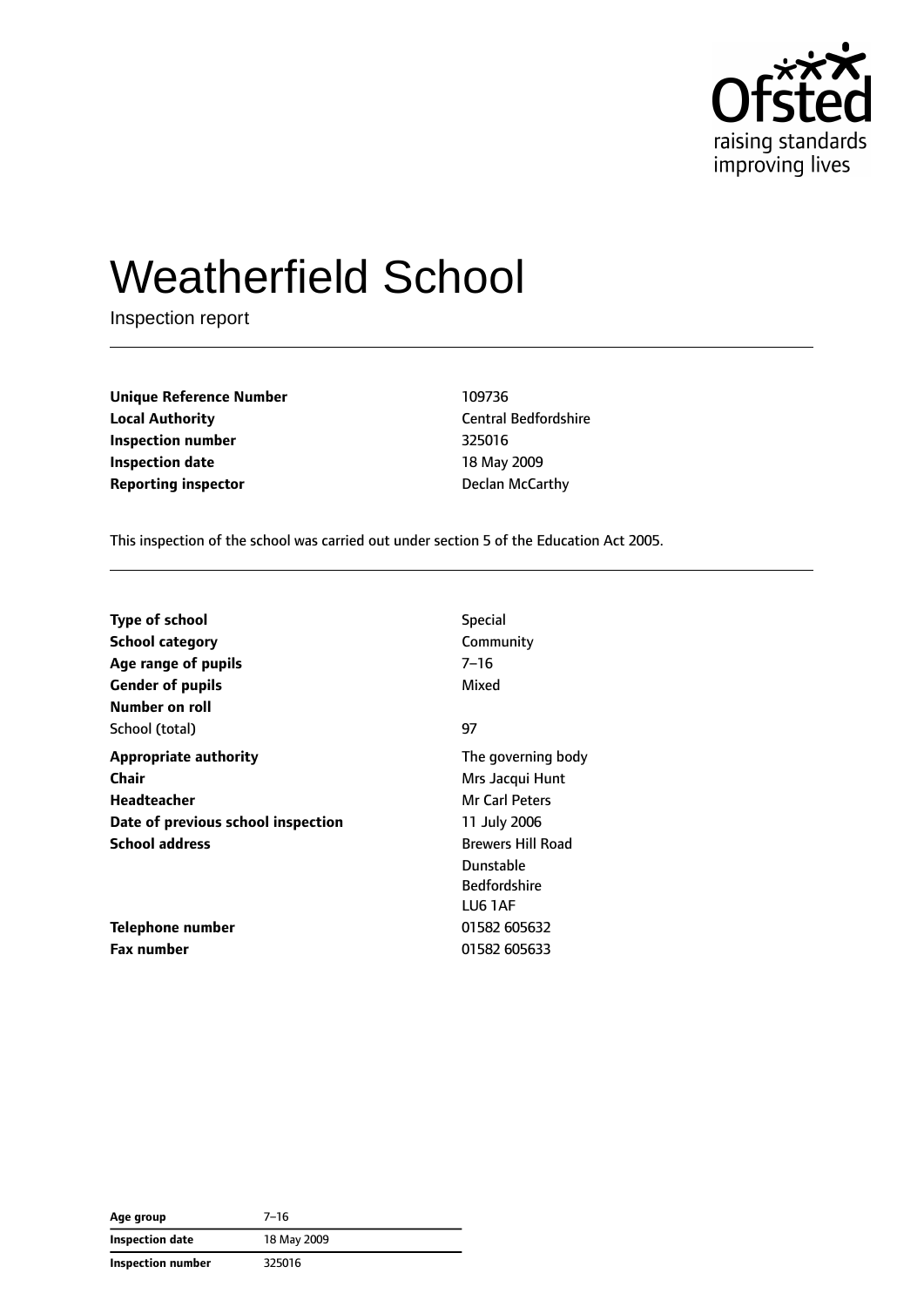.

<sup>©</sup> Crown copyright 2009

Website: www.ofsted.gov.uk

This document may be reproduced in whole or in part for non-commercial educational purposes, provided that the information quoted is reproduced without adaptation and the source and date of publication are stated.

Further copies of this report are obtainable from the school. Under the Education Act 2005, the school must provide a copy of this report free of charge to certain categories of people. A charge not exceeding the full cost of reproduction may be made for any other copies supplied.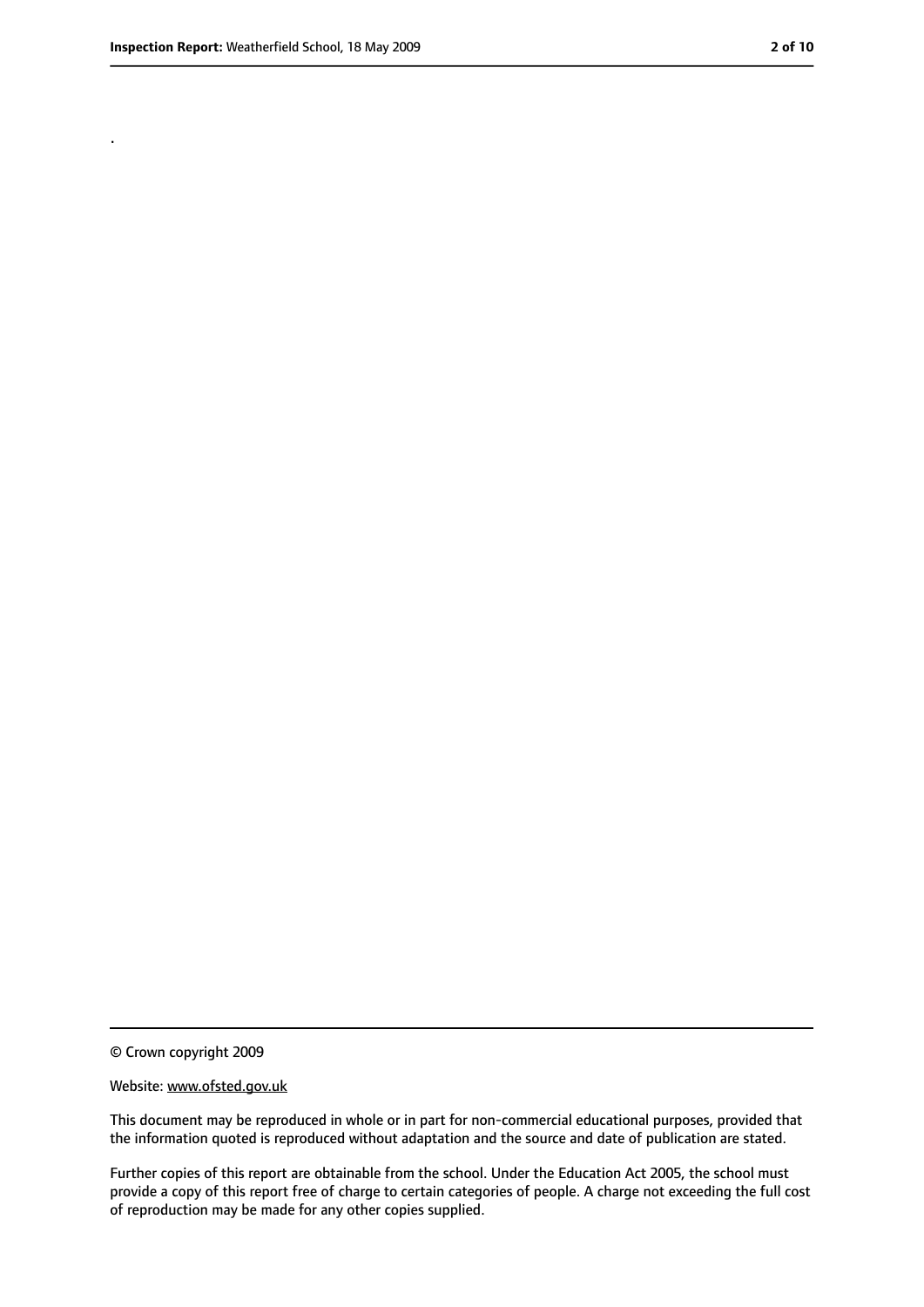# **Introduction**

The inspection was carried out by an additional inspector. The inspector evaluated the overall effectiveness of the school and investigated the following issues:

- the achievement of different groups of pupils
- the use of assessment by teachers in planning and matching learning tasks to particular needs
- the effectiveness of monitoring by leaders and governors.

Evidence was gathered from lesson observations, scrutiny of pupils' work and tracking data, discussion with pupils, the staff, and the chair of governors, and an analysis of school documentation and parent questionnaires. Other aspects of the school's work were not investigated in detail, but the inspector found no evidence to suggest that the schools own assessments, as given in its self-evaluation, were not justified, and these have been included where appropriate in this report.

#### **Description of the school**

Weatherfield School provides for pupils whose primary needs are designated as moderate learning difficulties. However since its last inspection, there has been a significant decrease in pupil numbers. The nature and complexity of pupils' needs has increased. There are pupils on roll now who have severe learning difficulties, sensory impairments, autistic spectrum disorder, behavioural, emotional and social difficulties and speech language and communication difficulties. There are also pupils with a range of additional medical needs. Consequently, when pupils enter the school their attainment is very low given the nature and complexity of their learning difficulties and/or disabilities. An above average proportion of pupils are entitled to free school meals. Most pupils are White British and a below average proportion are from minority ethnic backgrounds. Very few pupils are at early stage of learning English. The school has Healthy School status and the Green Flag award as an ECO School.

#### **Key for inspection grades**

| Grade 1 | Outstanding  |
|---------|--------------|
| Grade 2 | Good         |
| Grade 3 | Satisfactory |
| Grade 4 | Inadequate   |
|         |              |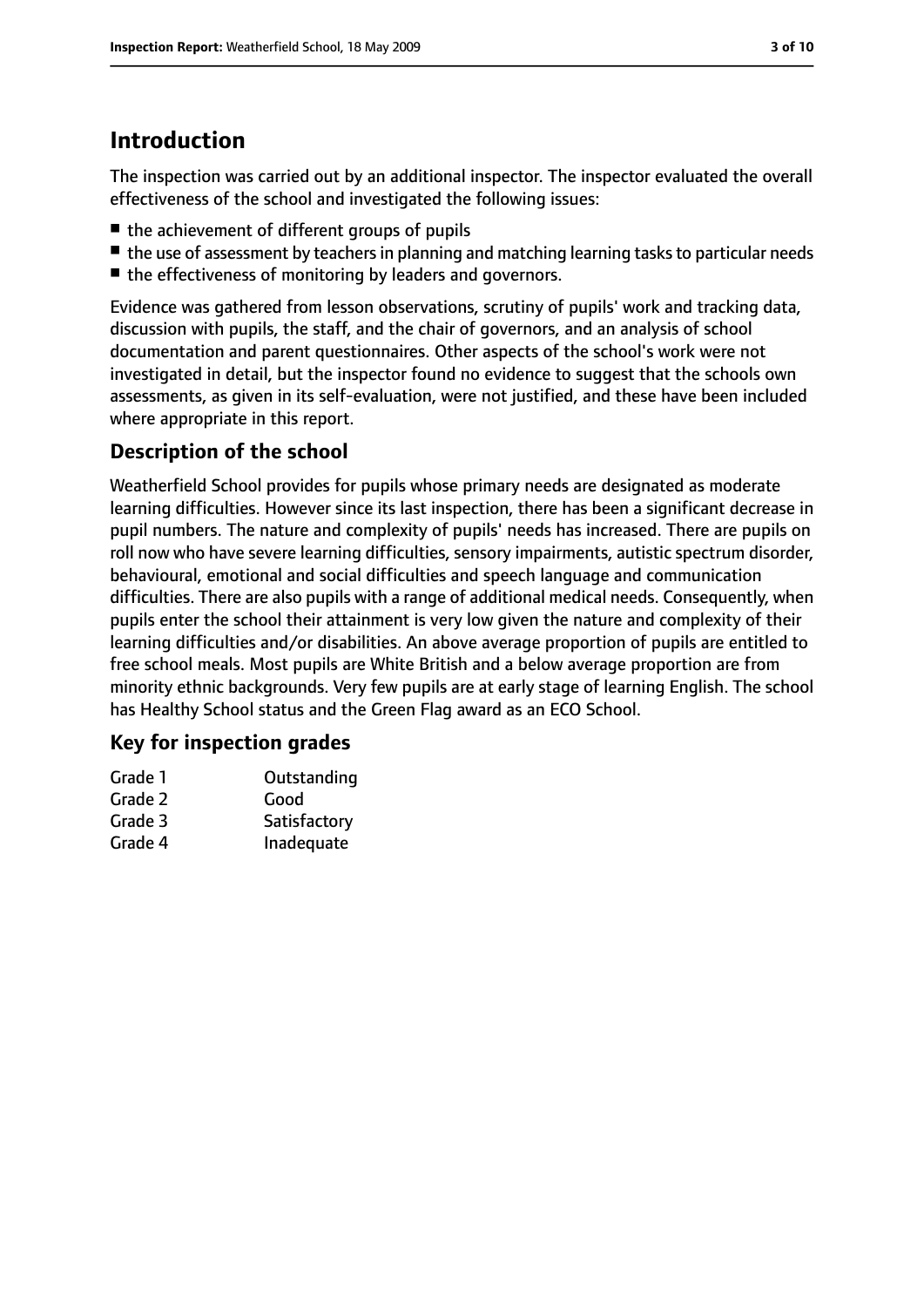#### **Overall effectiveness of the school**

#### **Grade: 2**

Weatherfield School provides a good education and high quality care for its pupils. It rightly deserves its good reputation in the community and among parents. This is reflected in the many positive comments of parents, who are very supportive of its work. Comments, such as 'Weatherfield is a good school because staff are very caring and are helping my child to make good progress', reflect the views of many. As a result of good leadership the school has maintained high quality provision since its last inspection and is valued highly by its pupils and their parents. The headteacher has effectively continued to maintain the strong sense of community and family ethos in the school. He is also ably supported by senior staff who have overseen improvements since the last inspection, such as the introduction of a new assessment system and the extension of learning opportunities within the curriculum.

Pupils' achievement is good overall. By the time they leave school, pupils have made good progress during their accredited courses and leave school with a good range of qualifications. These include Entry Level Certificates in English, mathematics, science and design technology, GCSE, and Award Scheme Development and Accreditation Network (ASDAN) Bronze and Silver Awards. They also achieve a range of Business and Technology Education Council (BTEC) qualifications in courses, including animal care and horticulture. Nearly all pupils make good progress in lessons. Pupils with additional learning difficulties make good progress in lessons because they receive effective individual support and guidance and are provided with work which meets their needs. Pupils make satisfactory progress against the very challenging targets set for them. A few pupils only partially achieve their targets because they are not always realistic enough in relation to pupils' abilities and aptitudes. A new assessment system was introduced last term and it is too early for the school to analyse the progress of different groups with this system, as there is insufficient data recorded. However, inspection evidence shows that there are no differences in the achievements of pupils with more complex needs, those from minority ethnic backgrounds or those at an early stage of learning English.

Pupils' personal development, including their spiritual, moral, social and cultural development, is good. They are enthusiastic about learning and nearly all pupils greatly enjoy coming to school. This is reflected in pupils' good attendance overall. They have a keenly developed sense of right and wrong and, consequently, their behaviour is good and sometimes outstanding. Pupils increase their self-esteem and gain in confidence as they move through the school. Assemblies make a good contribution to pupils' spiritual development with good opportunities for reflection. The farm makes an outstanding contribution to pupils' personal development. Numerous opportunities to experience awe and wonder occur, when for example they see the birth of new born lambs and through the promotion of healthy eating where pupils grow and harvest their own organic vegetables. Nearly all pupils make healthy choices and exercise well through the good opportunities for sport and through the residential experience of outdoor adventurous activities. Pupils make a good contribution to their school and local community. These are as playground pals, as school councillors, by showing consideration and respect for others, and by learning to care for their farm animals. Pupils are active participants in the ECO council which promotes conservation through involvement in such activities as the Royal Society for the Protection of Birds 'Wildsquare' survey project. Pupils are increasingly aware of the rich diversity of other cultures within British society and globally. Consequently, those from different ethnic backgrounds interact in a positive and tolerant manner with very rare examples of racial discrimination. Pupils stay safe and the rare incidents of bullying are effectively dealt with by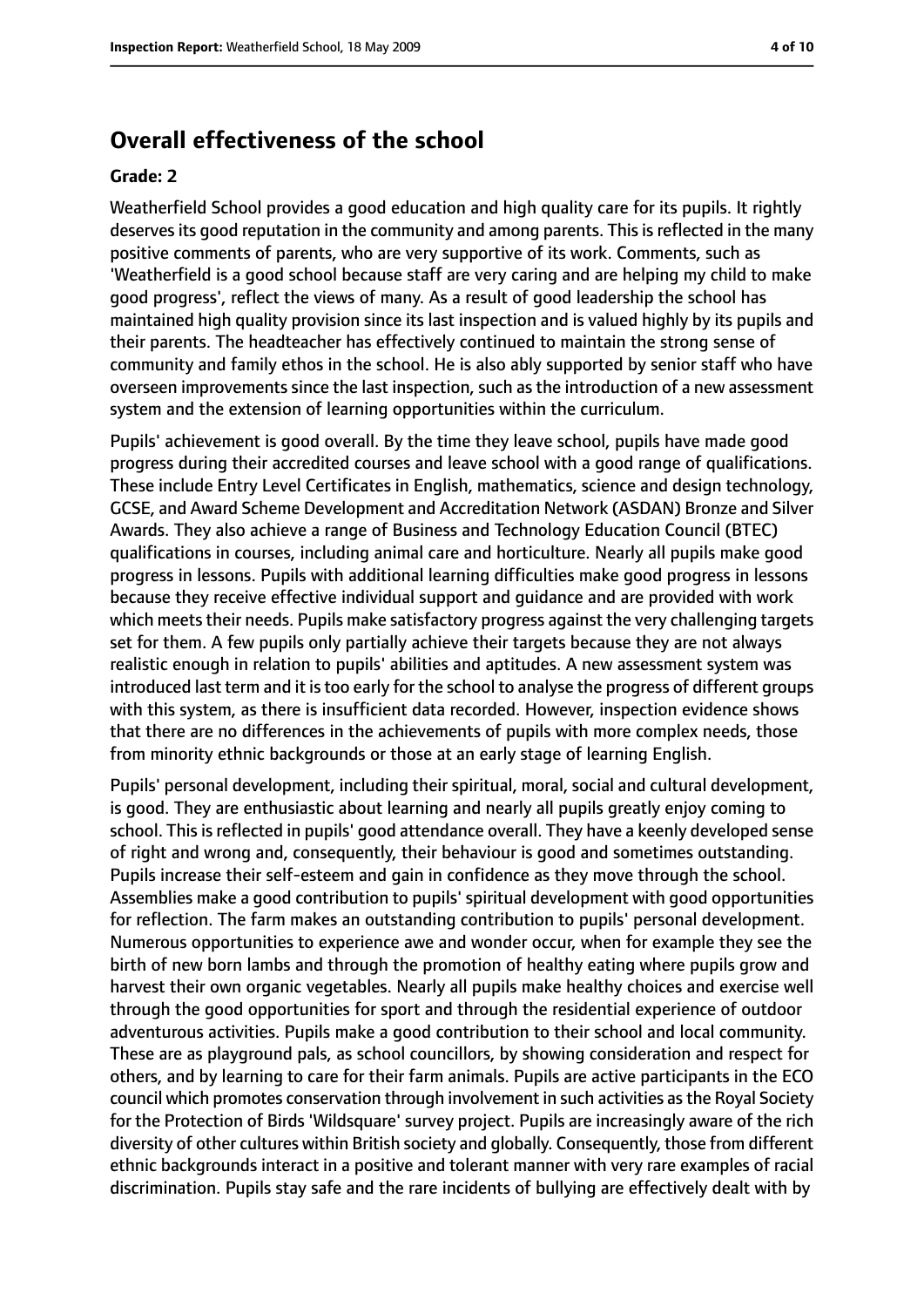staff. Through effective opportunities to participate in work experience, their good progress in basic skills and personal development, pupils are well prepared for the next stage of their lives.

Strong teaching ensures that pupils make good progress in lessons. Lesson planning has improved since the last inspection. There are now clear learning objectives, the setting of different tasks and the use of a variety of teaching methods for pupils with a wide range of needs. However, occasionally opportunities to extend pupils' learning are not identified so a few higher attainers do not make as much progress as they could. Behaviour is always managed very effectively and all staff have very good relationships with their pupils. Consequently, pupils nearly always focus well on their learning, try hard and show respect for staff and each other. Teaching assistants effectively support the learning of pupils with more complex needs; teamwork between teachers and teaching assistants is strong.

There is a strong emphasis on developing pupils' basic skills of literacy, numeracy, and information and communication technology within the good curriculum. Older pupils benefit from a wide range of effective opportunities for accreditation, including an increasing range of vocational courses through good links with local schools and colleges. There are good opportunities to enrich learning through the excellent provision of the school farm and a range of visits and visitors, such as famous jazz musicians. There is a well thought out programme for work-related learning with improved opportunities for work experience within the local community. Staff provide very good care and pastoral support to pupils to enable them to participate in all opportunities available to them and to leave school as well-rounded and responsible individuals. Procedures for safeguarding pupils are fully in place. The work of external professionals, such as speech and language therapists and the medical professionals effectively promotes communication and personal development. Academic guidance is satisfactory. There are good systems to track pupils' progress and parents have good opportunities to participate in annual and transition plan reviews. All pupils benefit from individual education plans with clear, specific and measurable targets. Better use is made of assessment since the last inspection to ensure tasks are matched to learning needs, although on occasion, not enough use is made of this information to extend pupils' learning.

Good leadership and management has ensured strong links within the local community and good promotion of community cohesion nationally and globally. Monitoring and evaluation of teaching and learning has improved since the last inspection with subject leaders now carrying out 'light touch' lesson observations. However, these are not always focused sharply enough on the school's priorities for development, such as the achievement of different groups of pupils. Under the strong leadership of the chair of governors, the governing body is providing good support for the school. However, not all governors have formulated their own independent view of how well the school is doing through a system of focused visits to evaluate its work. As a result, governance is satisfactory overall and the school's own self-evaluation is, sometimes, too optimistic. Nevertheless, as a result of good leadership and good improvements overall since the last inspection, the school has a good capacity to further improve.

#### **What the school should do to improve further**

■ Ensure that assessment information is analysed more sharply and used more effectively to set realistic and challenging individual education plan targets and to extend the learning of all higher attaining pupils.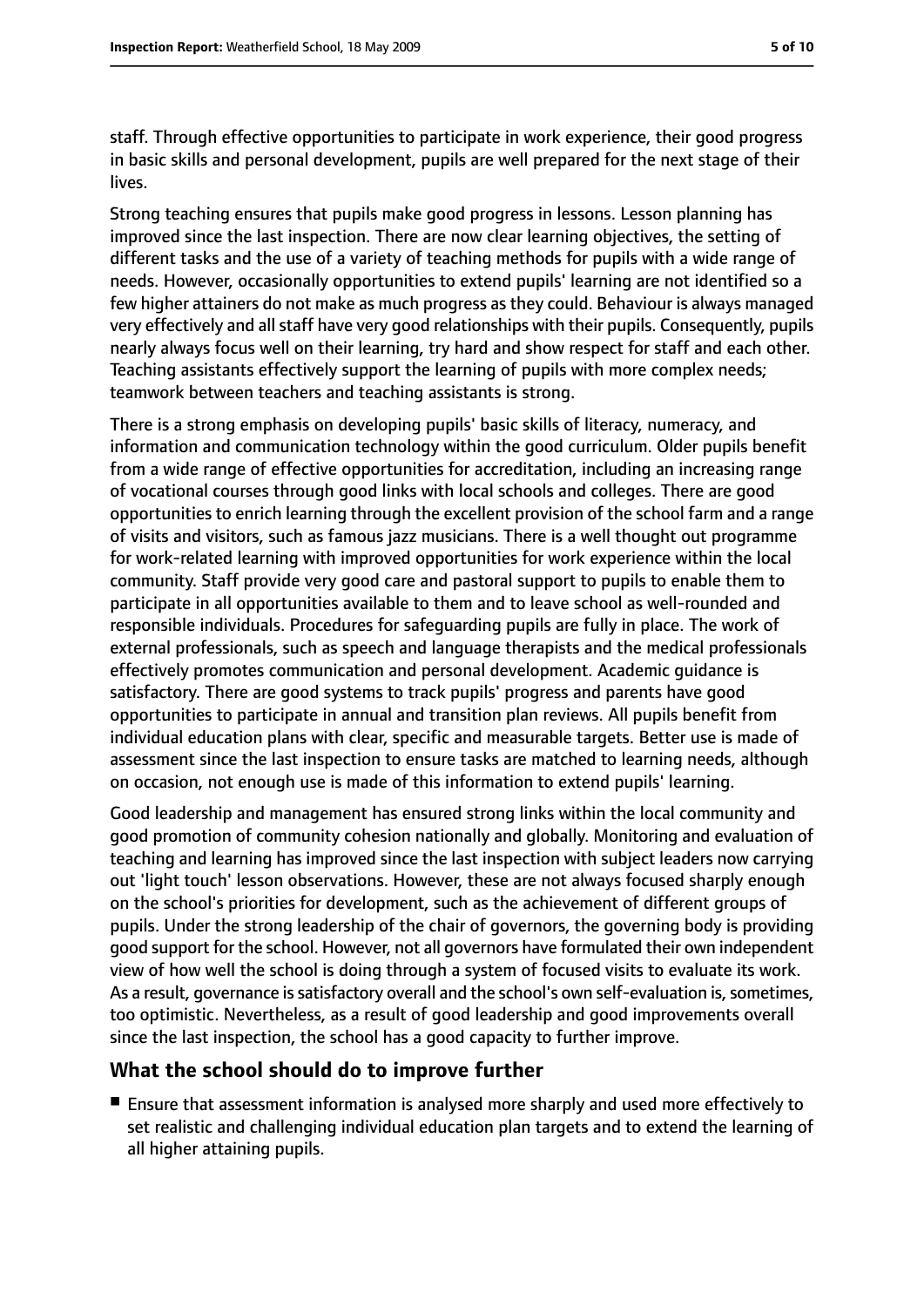■ Extend the monitoring role of governors and subject leaders so that they focus on more accurate self-evaluation of the school's work and of the quality of teaching on pupils' achievement.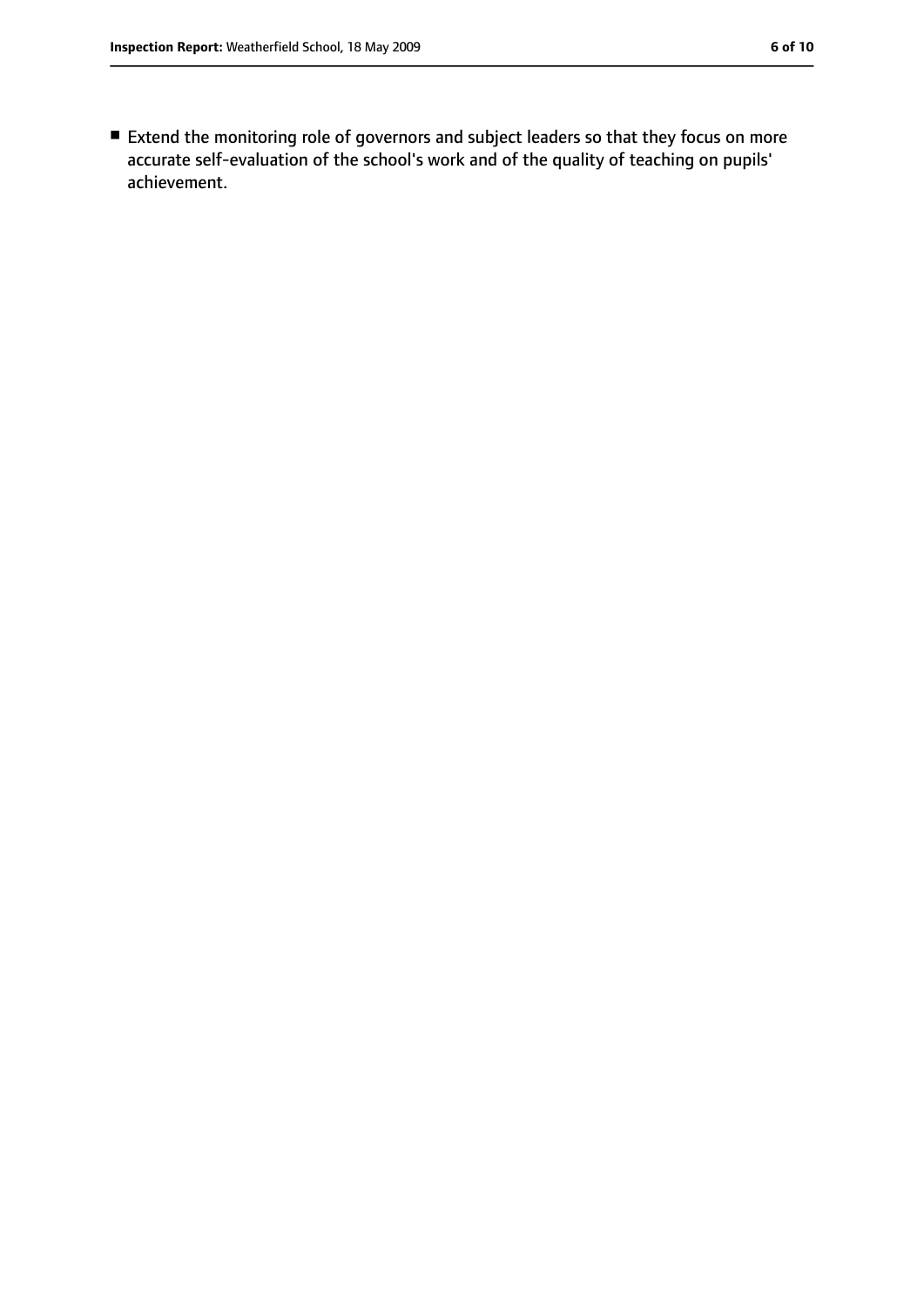**Any complaints about the inspection or the report should be made following the procedures set out in the guidance 'Complaints about school inspection', which is available from Ofsted's website: www.ofsted.gov.uk.**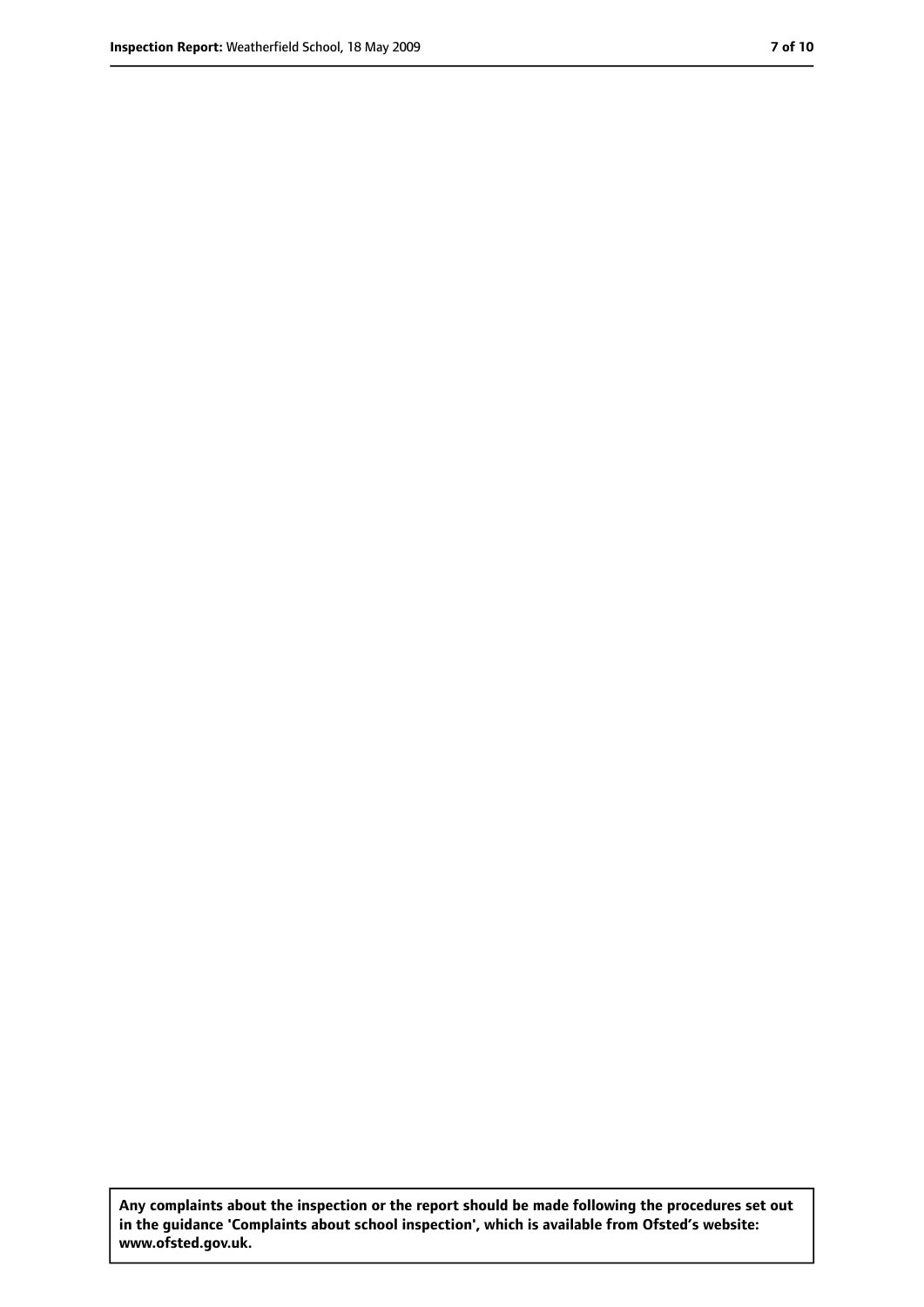#### **Annex A**

# **Inspection judgements**

| Key to judgements: grade 1 is outstanding, grade 2 good, grade 3 satisfactory, and | <b>School</b>  |
|------------------------------------------------------------------------------------|----------------|
| grade 4 inadequate                                                                 | <b>Overall</b> |

#### **Overall effectiveness**

| How effective, efficient and inclusive is the provision of<br>education, integrated care and any extended services in meeting the<br>needs of learners? |     |
|---------------------------------------------------------------------------------------------------------------------------------------------------------|-----|
| Effective steps have been taken to promote improvement since the last<br>inspection                                                                     | Yes |
| How well does the school work in partnership with others to promote learners'<br>well being?                                                            |     |
| The capacity to make any necessary improvements                                                                                                         |     |

#### **Achievement and standards**

| How well do learners achieve?                                                  |  |
|--------------------------------------------------------------------------------|--|
| The standards <sup>1</sup> reached by learners                                 |  |
| How well learners make progress, taking account of any significant variations  |  |
| between groups of learners                                                     |  |
| How well learners with learning difficulties and/or disabilities make progress |  |

<sup>&</sup>lt;sup>1</sup>Grade 1 - Exceptionally and consistently high; Grade 2 - Generally above average with none significantly below average; Grade 3 - Broadly average to below average; Grade 4 - Exceptionally low.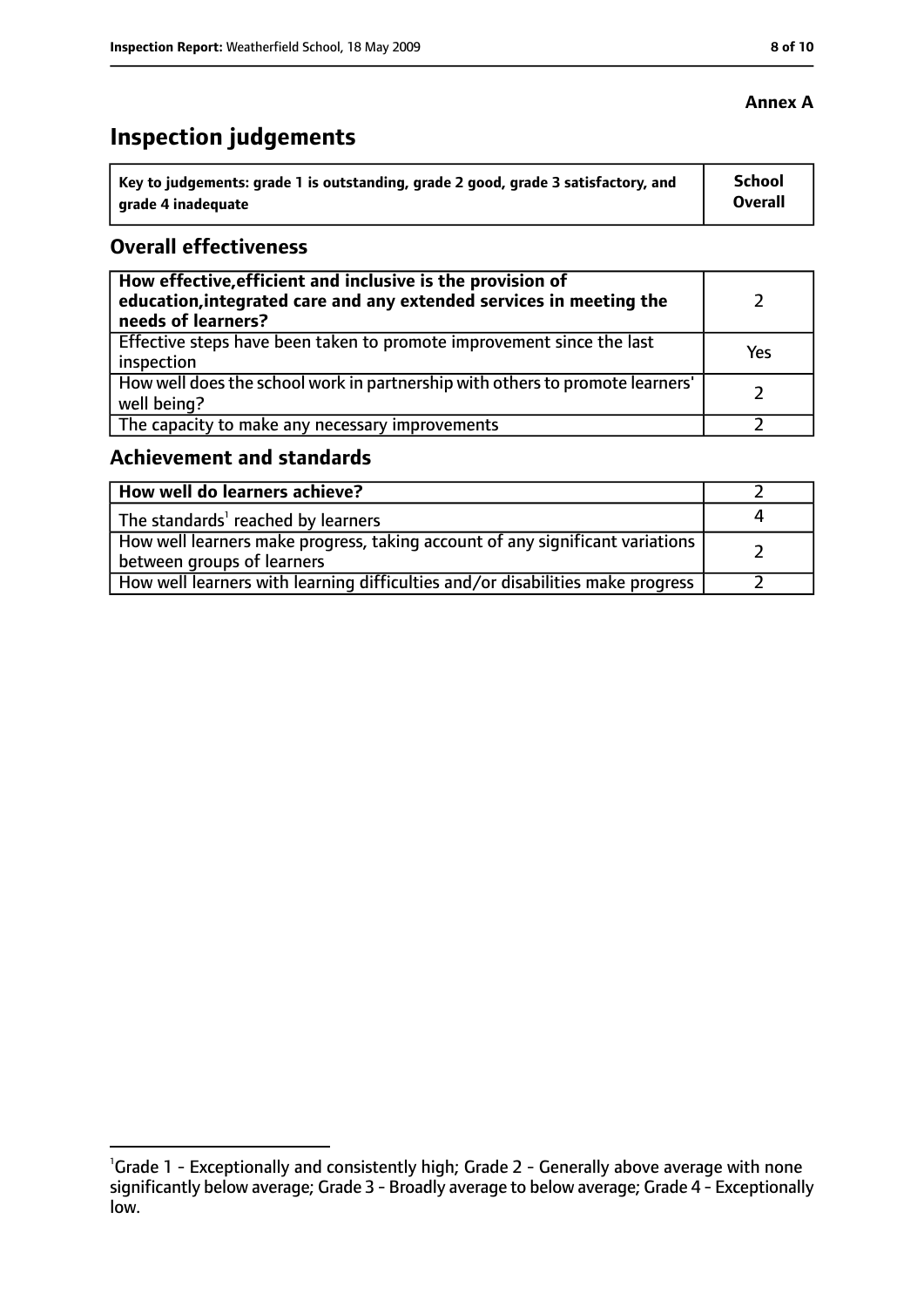### **Personal development and well-being**

| How good are the overall personal development and well-being of the<br>learners?                                 |  |
|------------------------------------------------------------------------------------------------------------------|--|
| The extent of learners' spiritual, moral, social and cultural development                                        |  |
| The extent to which learners adopt healthy lifestyles                                                            |  |
| The extent to which learners adopt safe practices                                                                |  |
| The extent to which learners enjoy their education                                                               |  |
| The attendance of learners                                                                                       |  |
| The behaviour of learners                                                                                        |  |
| The extent to which learners make a positive contribution to the community                                       |  |
| How well learners develop workplace and other skills that will contribute to<br>their future economic well-being |  |

# **The quality of provision**

| $\vert$ How effective are teaching and learning in meeting the full range of<br>  learners' needs?      |  |
|---------------------------------------------------------------------------------------------------------|--|
| How well do the curriculum and other activities meet the range of needs and<br>  interests of learners? |  |
| How well are learners cared for, quided and supported?                                                  |  |

### **Leadership and management**

| How effective are leadership and management in raising achievement<br>and supporting all learners?                                              |     |
|-------------------------------------------------------------------------------------------------------------------------------------------------|-----|
| How effectively leaders and managers at all levels set clear direction leading<br>to improvement and promote high quality of care and education |     |
| How effectively leaders and managers use challenging targets to raise standards                                                                 |     |
| The effectiveness of the school's self-evaluation                                                                                               | 3   |
| How well equality of opportunity is promoted and discrimination eliminated                                                                      |     |
| How well does the school contribute to community cohesion?                                                                                      |     |
| How effectively and efficiently resources, including staff, are deployed to<br>achieve value for money                                          |     |
| The extent to which governors and other supervisory boards discharge their<br>responsibilities                                                  |     |
| Do procedures for safeguarding learners meet current government<br>requirements?                                                                | Yes |
| Does this school require special measures?                                                                                                      | No  |
| Does this school require a notice to improve?                                                                                                   | No  |